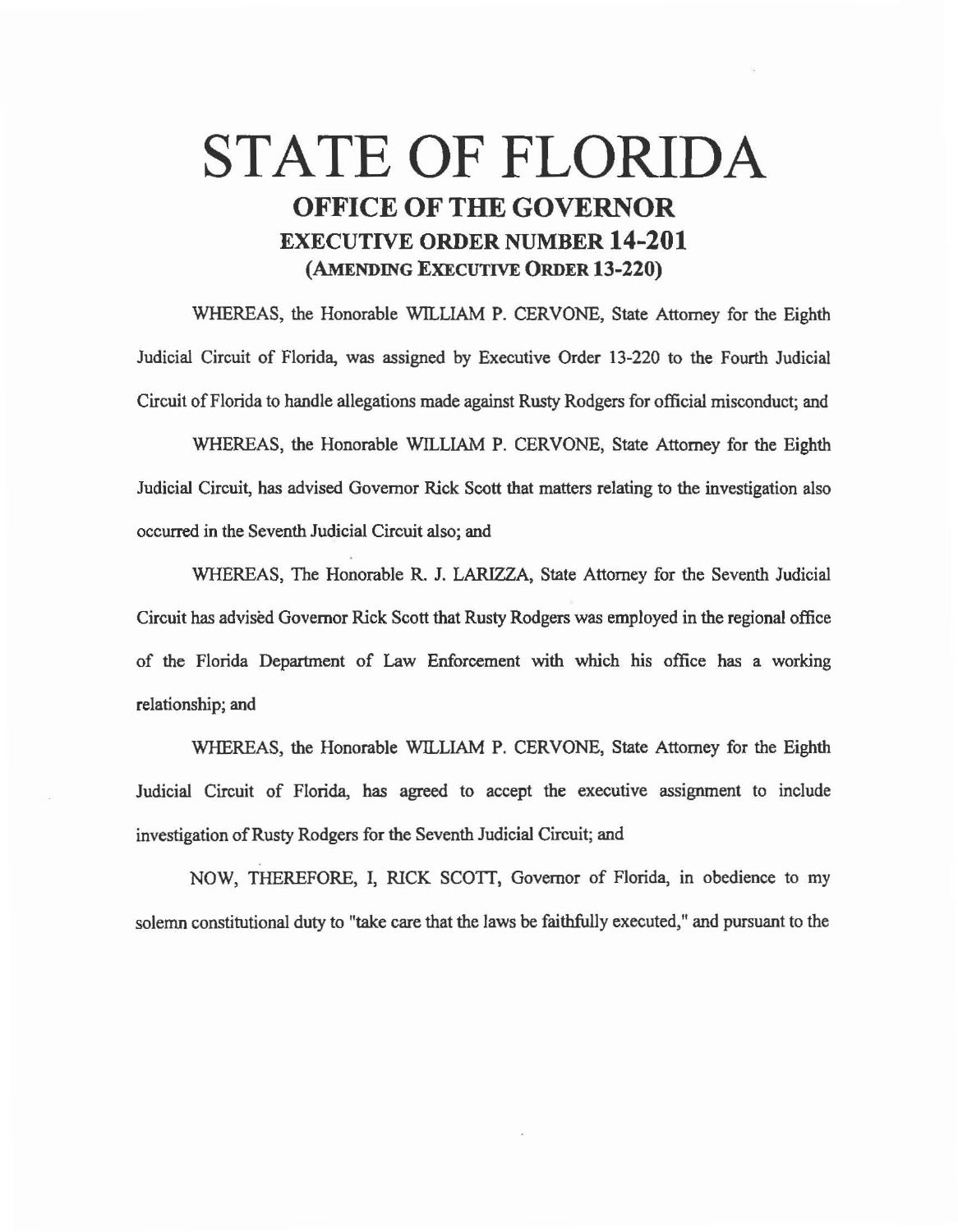Constitution and laws of the State of Florida, do hereby issue the following Executive Order effective immediately:

## Section!.

The Honorable WILLIAM P. CERVONE, State Attorney for the Eighth Judicial Circuit of Florida, referred to as the "Assigned State Attorney," is assigned to discharge the duties of the Honorable ANGELA COREY, State Attorney for the Fourth Judicial Circuit and the duties of the Honorable R.J. LARIZZA, State Attorney for the Seventh Judicial Circuit of Florida, as they relate to the investigation, prosecution and all matters related to Rusty Rodges.

## Section 2.

The Assigned State Attorney or one or more Assistant State Attorneys and Investigators, who have been designated by the Assigned State Attorney, shall proceed immediately to the Fourth and the Seventh Judicial Circuit of Florida, and are vested with the authority to perform the duties prescribed herein.

## Section 3.

Executive Order 13~220 is hereby to include the assignment of the Honorable William P. Cervone, State Attorney for the Eighth Judicial Circuit, to the Seventh Judicial Circuit and the Fourth Circuit regarding the investigation of allegations against Rusty Rodgers.